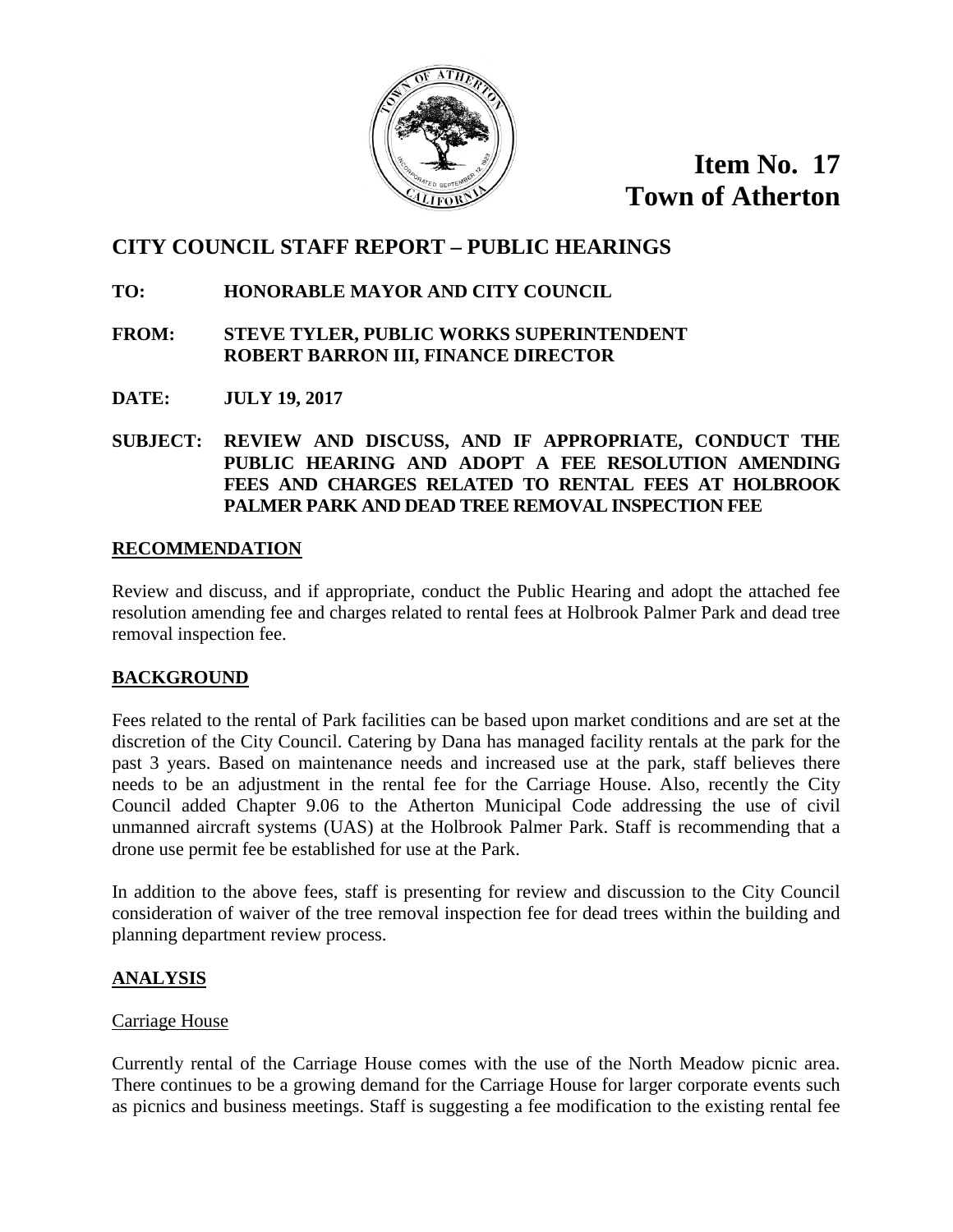Fee Resolution to Amend Fees and Charges at Holbrook Palmer Park June 19, 2017 Page 2 of 4

based on improved utilization, access improvements, and maintenance management of the facility. The current fee schedule for the Carriage House is a fixed fee based on the number of people. The current fee and proposed fee is as follows:

| <b>Rental of the Carriage House</b> |                      |                |                 |  |
|-------------------------------------|----------------------|----------------|-----------------|--|
| <b>Type of Rental</b>               | <b>Level</b>         | <b>Current</b> | <b>Proposed</b> |  |
| Mon-Sun/half day                    | Less than 100 people | \$400          | \$400           |  |
| Mon-Sun/half day                    | More than 100 people | \$700          | \$800           |  |
|                                     |                      |                |                 |  |
| Mon-Sun/full day                    | Less than 100 people | \$700          | \$700           |  |
| Mon-Sun/ full day                   | More than 100 people | \$1,000        | \$1,100         |  |

#### Drone Use Fee

The City Council adopted Chapter 9.06 of the Atherton Municipal Code regulating operation of unmanned aircraft systems (UAS) on February 15, 2017 and it became effective on April 14, 2017. Per the ordinance, *no Model UAS operations* are allowed in Holbrook-Palmer Park. The Ordinance allows Civil UAS (commercial) operation in Holbrook-Palmer Park. The Ordinance requires that a permit be obtained. Staff is recommending that a Civil UAS Fee be established at \$150 fee per day (Civil UAS only).

#### Waive of Dead Tree Removal Inspection Fee

Currently, every tree that falls under the "heritage" category requires a permit for removal. This includes requests for removal due to convenience, property damage, potential hazard, construction purposes and dead trees. An application for removal of any kind is applied for with the Town arborist. The following fees are paid for at the time of application:

- 1 tree \$261.00
- Every tree thereafter \$103.00

Upon receiving the permit application, the Town Arborist (TA) reviews the permit for completeness and reviews the private arborist report (if one is attached). A site visit is conducted and a determination is made by the TA as to the status of the tree.

- If the tree is dead, it is approved for removal.
- If the tree is a significant hazard, the tree (or a portion thereof) may be approved for removal.
- If the tree meets criteria for removal per the Atherton Building/Planning code, it is approved for removal.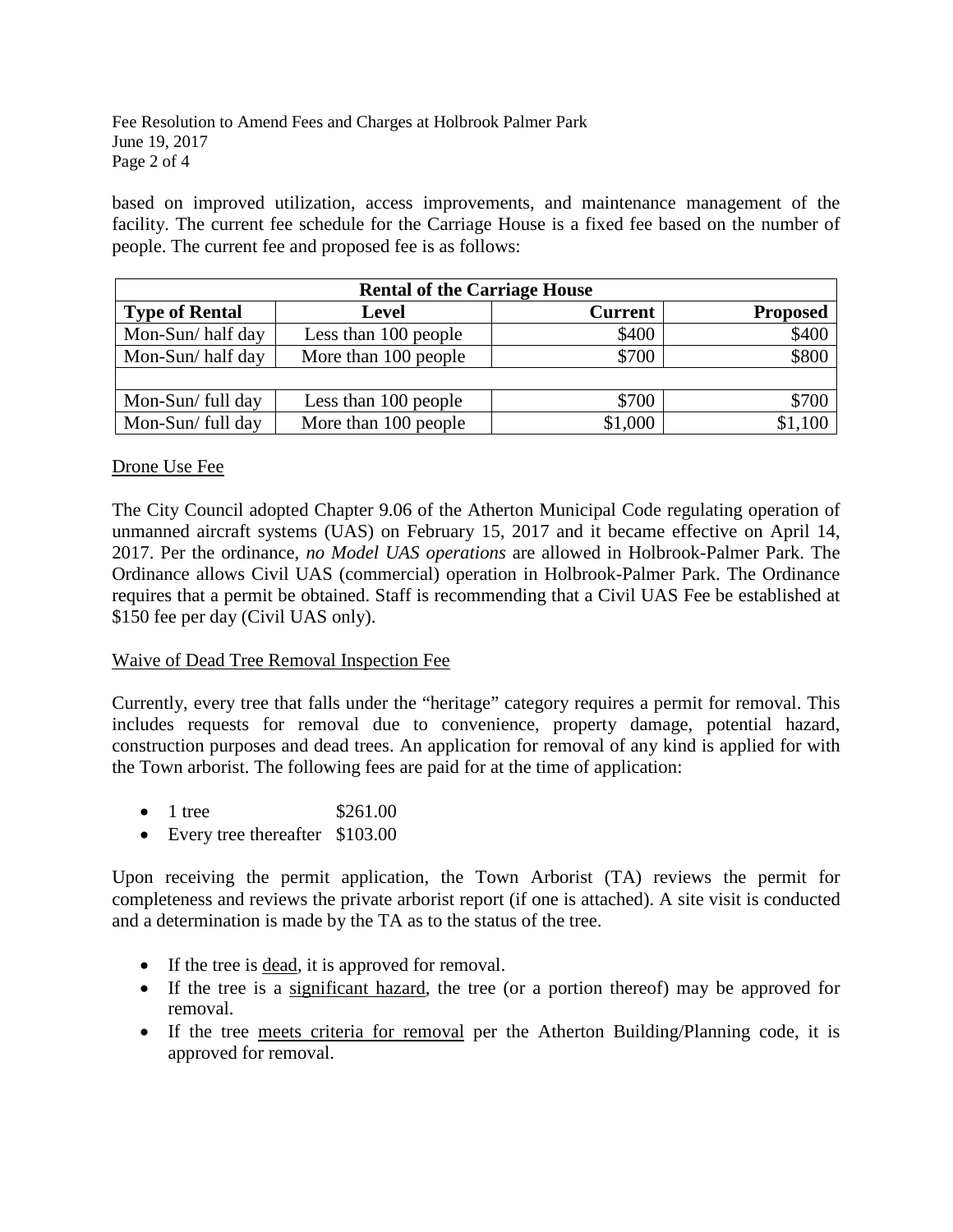Fee Resolution to Amend Fees and Charges at Holbrook Palmer Park June 19, 2017 Page 3 of 4

• If the tree does not, in the opinion of the TA, meet requirements for removal, the applicant is informed and is given a chance to remediate the request with the Atherton Planning Commission (for an additional filing fee).

Members of the City Council has asked staff to assess the effect of eliminating the tree removal fee for *dead* trees. If the Council supports waiver of the fee, staff does not suggest removal of the application and review process; only the fee. Maintaining the application process will insure that the Town continues to monitor the removal of trees considered dead by our residents/builders and obtaining staff approval prior to removal.

In the last calendar year, staff processed 203 applications for removal of heritage trees. Of those trees, 66 trees were considered dead with the other 67 considered not dead. Of those 67 trees, some were allowed for removal upon consensus of the TA because of the following reasons:

- Severe stress (water issues death imminent).
- Stress related conditions including insect infestation, disease, fungus and other maladies (death imminent).
- Extreme hazard (uprooted condition, loss of roots, extensive broken canopy)

Not all the applications were for single tree removals (some were multiple trees). It is estimated that should the Council eliminate fees for dead tree removals, application fees which go to offset a portion of the TA's costs would be approximately \$25,000 annually.

*Staff suggests that should Council choose to waive the fee for dead trees, the fee still be kept for any other tree removal condition.* This area can become quite "gray" as demonstrated above but our TA is in the best position to make the determination of whether an application fee will be needed for the removal or not. The TA should be the final determining factor of whether a tree qualifies for no fee or not.

Unintended consequences of removal of this fee could be residents and builders choose to neglect the removal process altogether. This could happen because their private arborist might deem a tree to be dead and the resident/builder might choose to ignore the requirement of having our TA verify this condition. Also, there may be some cases where the permit is filed for a dead tree removal (no fee) and upon inspection, the tree is determined not to be dead.

Therefore, if the Council recommends that the fee be eliminated, staff recommends that all applicants pay the fee in advance but that the Council expressly allow waiver of the fee for dead trees. Staff would take in the fee (check or cash) and return it if/when the inspection reveals that the tree is dead and authorizes removal.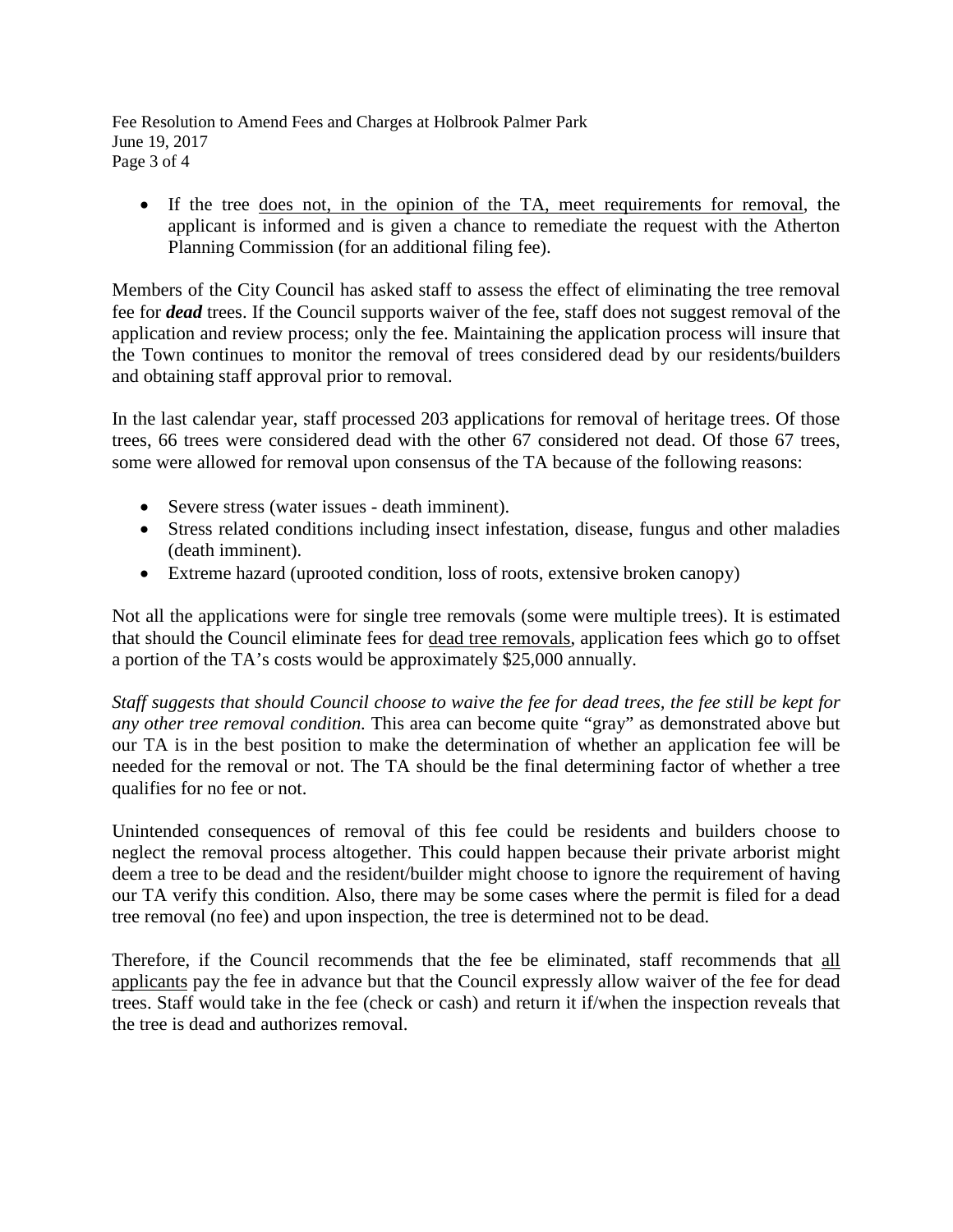Fee Resolution to Amend Fees and Charges at Holbrook Palmer Park June 19, 2017 Page 4 of 4

# **POLICY FOCUS**

The City Council's policy discussion should revolve around the setting of fees for facilities and use at Holbrook Palmer Park and the policy issues related to allowing waiver of the fee for dead tree removal.

# **FISCAL IMPACT**

It is expected that any fee increases will add revenue to the Town's Park revenues. The impact of waiving the fee for dead tree removal is approximately \$25,000.

### **PUBLIC NOTICE**

Public notification was achieved by posting the agenda, with this agenda item being listed, at least 72 hours prior to the meeting in print and electronically. Information about the project is also disseminated via the Town's electronic News Flash and Atherton Online. There are approximately 1,200 subscribers to the Town's electronic News Flash publications. Subscribers include residents as well as stakeholders – to include, but be not limited to, media outlets, school districts, Menlo Park Fire District, service provides (water, power, and sewer), and regional elected officials.

# **ATTACHMENTS**

• Resolution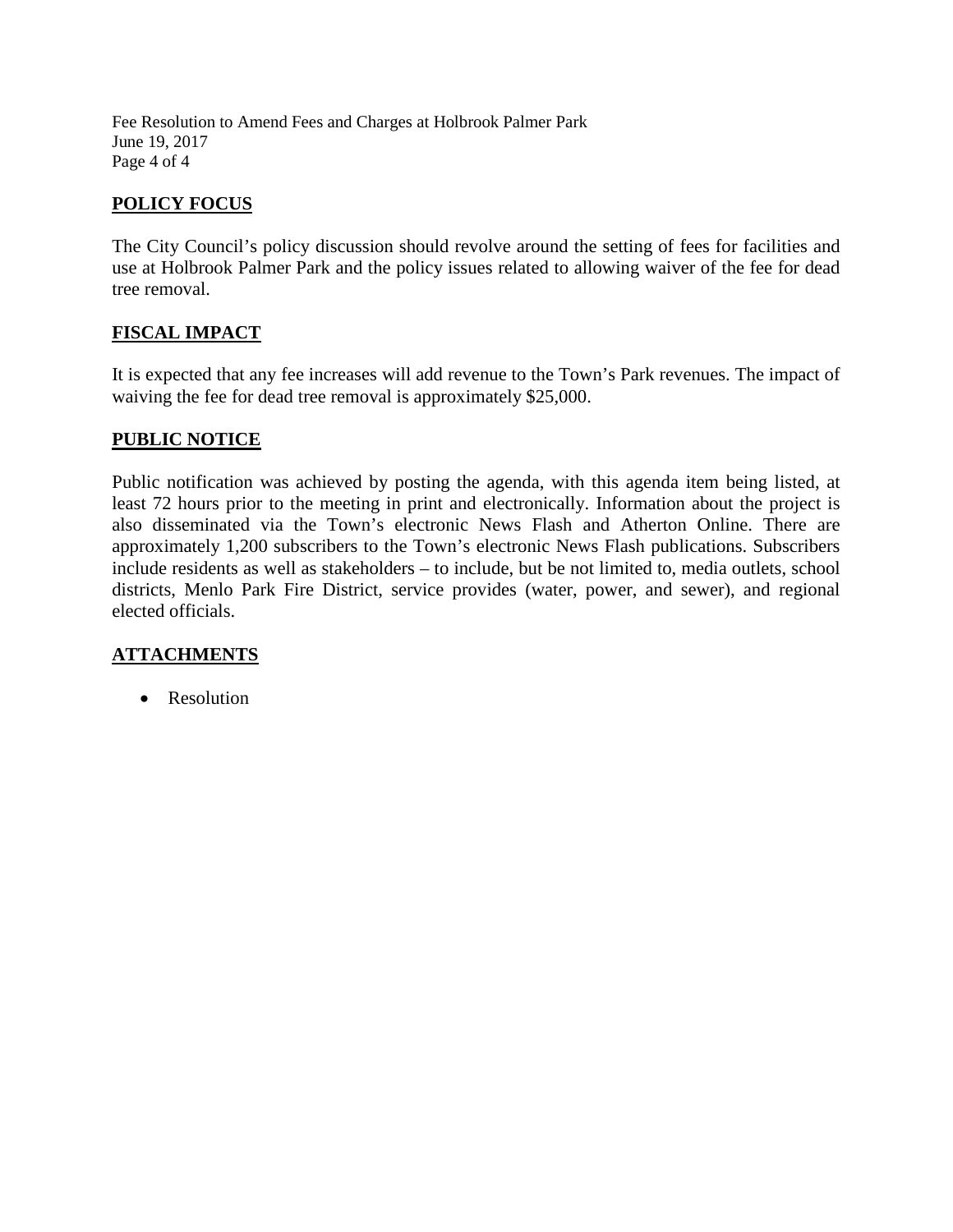### **RESOLUTION NO. 17-XX**

### **A RESOLUTION OF THE CITY COUNCIL OF THE TOWN OF ATHERTON UPDATE FEES TO THE PARK AND BUILDING DEPARTMENT SECTION OF THE MASTER FEE SCHEDULE**

**WHEREAS**, the City Council established a Master Fee Schedule for the Town in September, 2013;

**WHEREAS**, it is proposed that the Master Fee Schedule be updated to include the following increase to the fees for the rental of the Carriage House/North Meadow at Holbrook Palmer park; and

**WHEREAS**, also the proposed waiver of dead tree removal inspection fee in the building department fee section; and

**WHEREAS,** to also include a new Drone application fee for professional use at Holbrook Palmer park; and

**WHEREAS,** the City Council must take action to add these fees to the Park and Building department Fee Section of the approved Master Fee Schedule. Upon approval, the fee will be added to the Master Fee Schedule.

\* \* \* \* \* \* \* \* \* \* \* \*

*NOW, THEREFORE, BE IT RESOLVED that the City Council of the Town of Atherton passed and adopted the fees in Exhibit A. I hereby certify that the foregoing Resolution was duly and regularly passed and adopted by the City Council of the Town of Atherton at a regular meeting thereof held on this 19<sup>th</sup> day of July, 2017, by the following vote:* 

*AYES: Council Members: NOES: Council Members: ABSENT: Council Members: ABSTAIN: Council Members:*

ATTEST:

\_\_\_\_\_\_\_\_\_\_\_\_\_\_\_\_\_\_\_\_\_ Michael Lempres, Mayor

\_\_\_\_\_\_\_\_\_\_\_\_\_\_\_\_\_\_\_\_\_\_\_\_\_ Judi Herren, Deputy City Clerk

APPROVED AS TO FORM:

\_\_\_\_\_\_\_\_\_\_\_\_\_\_\_\_\_\_\_\_\_\_\_\_\_\_ William Conners, City Attorney